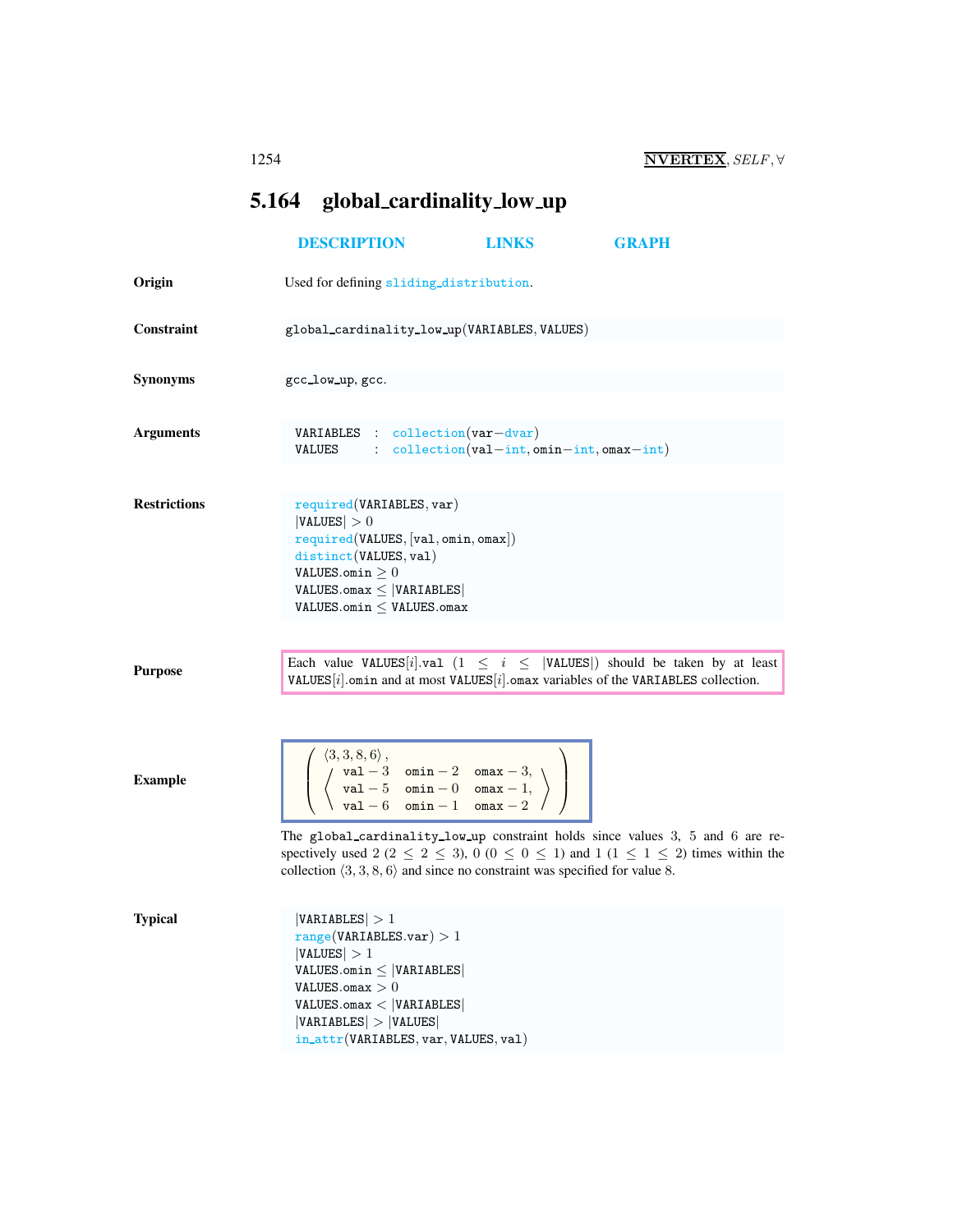## <sup>20031008</sup> 1255

<span id="page-1-0"></span>

| <b>Symmetries</b>    | • Items of VARIABLES are permutable.<br>• An occurrence of a value of VARIABLES var that does not belong to VALUES val<br>can be replaced by any other value that also does not belong to VALUES.val.<br>• Items of VALUES are permutable.<br>• VALUES omin can be decreased to any value $\geq 0$ .                                                                                                                                                                                                                                                                                                                                                                                                                                                                                                                                                                                                                                                                                                                                                                                                                                                                                                                                |  |  |
|----------------------|-------------------------------------------------------------------------------------------------------------------------------------------------------------------------------------------------------------------------------------------------------------------------------------------------------------------------------------------------------------------------------------------------------------------------------------------------------------------------------------------------------------------------------------------------------------------------------------------------------------------------------------------------------------------------------------------------------------------------------------------------------------------------------------------------------------------------------------------------------------------------------------------------------------------------------------------------------------------------------------------------------------------------------------------------------------------------------------------------------------------------------------------------------------------------------------------------------------------------------------|--|--|
|                      | • VALUES omax can be increased to any value $\leq$  VARIABLES .                                                                                                                                                                                                                                                                                                                                                                                                                                                                                                                                                                                                                                                                                                                                                                                                                                                                                                                                                                                                                                                                                                                                                                     |  |  |
|                      | • All occurrences of two distinct values in VARIABLES.var or VALUES.val can be<br>swapped; all occurrences of a value in VARIABLES.var or VALUES.val can be<br>renamed to any unused value.                                                                                                                                                                                                                                                                                                                                                                                                                                                                                                                                                                                                                                                                                                                                                                                                                                                                                                                                                                                                                                         |  |  |
| Arg. properties      | Contractible wrt. VALUES.                                                                                                                                                                                                                                                                                                                                                                                                                                                                                                                                                                                                                                                                                                                                                                                                                                                                                                                                                                                                                                                                                                                                                                                                           |  |  |
| <b>Remark</b>        | Within the context of linear programming $[215, \text{ page } 376]$ provides relaxations of the<br>global_cardinality_low_up constraint.                                                                                                                                                                                                                                                                                                                                                                                                                                                                                                                                                                                                                                                                                                                                                                                                                                                                                                                                                                                                                                                                                            |  |  |
|                      | $(\text{http://www.minizinc.org/})$<br><b>MiniZinc</b><br>In<br>there<br><i>is</i><br>also<br>a<br>global_cardinality_low_up_closed constraint where all variables must be as-<br>signed a value from the val attribute.                                                                                                                                                                                                                                                                                                                                                                                                                                                                                                                                                                                                                                                                                                                                                                                                                                                                                                                                                                                                            |  |  |
| <b>Algorithm</b>     | A filtering algorithm achieving arc-consistency for the global_cardinality_low_up<br>constraint is given in $[342]$ .<br>This algorithm is based on a flow model of the<br>global_cardinality_low_up constraint where there is a one-to-one correspondence be-<br>tween feasible flows in the flow model and solutions of the global_cardinality_low_up<br>constraint. The leftmost part of Figure $3.30$ illustrates this flow model.                                                                                                                                                                                                                                                                                                                                                                                                                                                                                                                                                                                                                                                                                                                                                                                              |  |  |
|                      | The global cardinality low up constraint is entailed if and only if for each value $v$<br>equal to VALUES [i].val (with $1 \le i \le$  VALUES ) the following two conditions hold:                                                                                                                                                                                                                                                                                                                                                                                                                                                                                                                                                                                                                                                                                                                                                                                                                                                                                                                                                                                                                                                  |  |  |
|                      | 1. The number of variables of the VARIABLES collection assigned value $v$ is greater<br>than or equal to VALUES[ $i$ ]. omin.                                                                                                                                                                                                                                                                                                                                                                                                                                                                                                                                                                                                                                                                                                                                                                                                                                                                                                                                                                                                                                                                                                       |  |  |
|                      | 2. The number of variables of the VARIABLES collection that can potentially be assigned<br>value $v$ is less than or equal to VALUES [i]. omax.                                                                                                                                                                                                                                                                                                                                                                                                                                                                                                                                                                                                                                                                                                                                                                                                                                                                                                                                                                                                                                                                                     |  |  |
| <b>Reformulation</b> | A reformulation of the global_cardinality_low_up, involving linear constraints,<br>preserving bound-consistency was introduced in [71]. For each potential in-<br>terval $[l, u]$ of consecutive values this model uses  VARIABLES  0-1 variables<br>$B_{1,l,u}, B_{2,l,u}, \ldots, B_{ \text{VARIABLES} ,l,u}$ for modelling the fact that each variable of the collec-<br>tion VARIABLES is assigned a value within interval [l, u] (i.e., $\forall i \in [1,  \text{VARIABLES} ]$ :<br>$B_{i,l,u} \Leftrightarrow l \leq \texttt{VARIABLES}[i].\texttt{var} \wedge \texttt{VARIABLES}[i].\texttt{var} \leq u)$ , as well as one domain vari-<br>able $C_{l,u}$ for counting how many values of [l, u] are assigned to variables of VARIABLES<br>(i.e. $C_{l,u} = B_{1,l,u} + B_{2,l,u} + \cdots + B_{ \text{VARIABLES} ,l,u}$ ). The lower and upper bounds of<br>variable $C_{l,u}$ are respectively initially set with respect to the minimum and maximum<br>number of possible occurrences of the values of interval $[l, u]$ . Finally, assuming that s<br>is the smallest value that can be assigned to the variables of VARIABLES, the constraint<br>$C_{s,u} = C_{s,k} + C_{k+1,u}$ is stated for each $k \in [s, u-1]$ . |  |  |
| <b>Systems</b>       | globalCardinality<br>in Choco, global_cardinality_low_up<br>in MiniZinc.                                                                                                                                                                                                                                                                                                                                                                                                                                                                                                                                                                                                                                                                                                                                                                                                                                                                                                                                                                                                                                                                                                                                                            |  |  |
| <b>Used in</b>       | sliding_distribution.                                                                                                                                                                                                                                                                                                                                                                                                                                                                                                                                                                                                                                                                                                                                                                                                                                                                                                                                                                                                                                                                                                                                                                                                               |  |  |
|                      |                                                                                                                                                                                                                                                                                                                                                                                                                                                                                                                                                                                                                                                                                                                                                                                                                                                                                                                                                                                                                                                                                                                                                                                                                                     |  |  |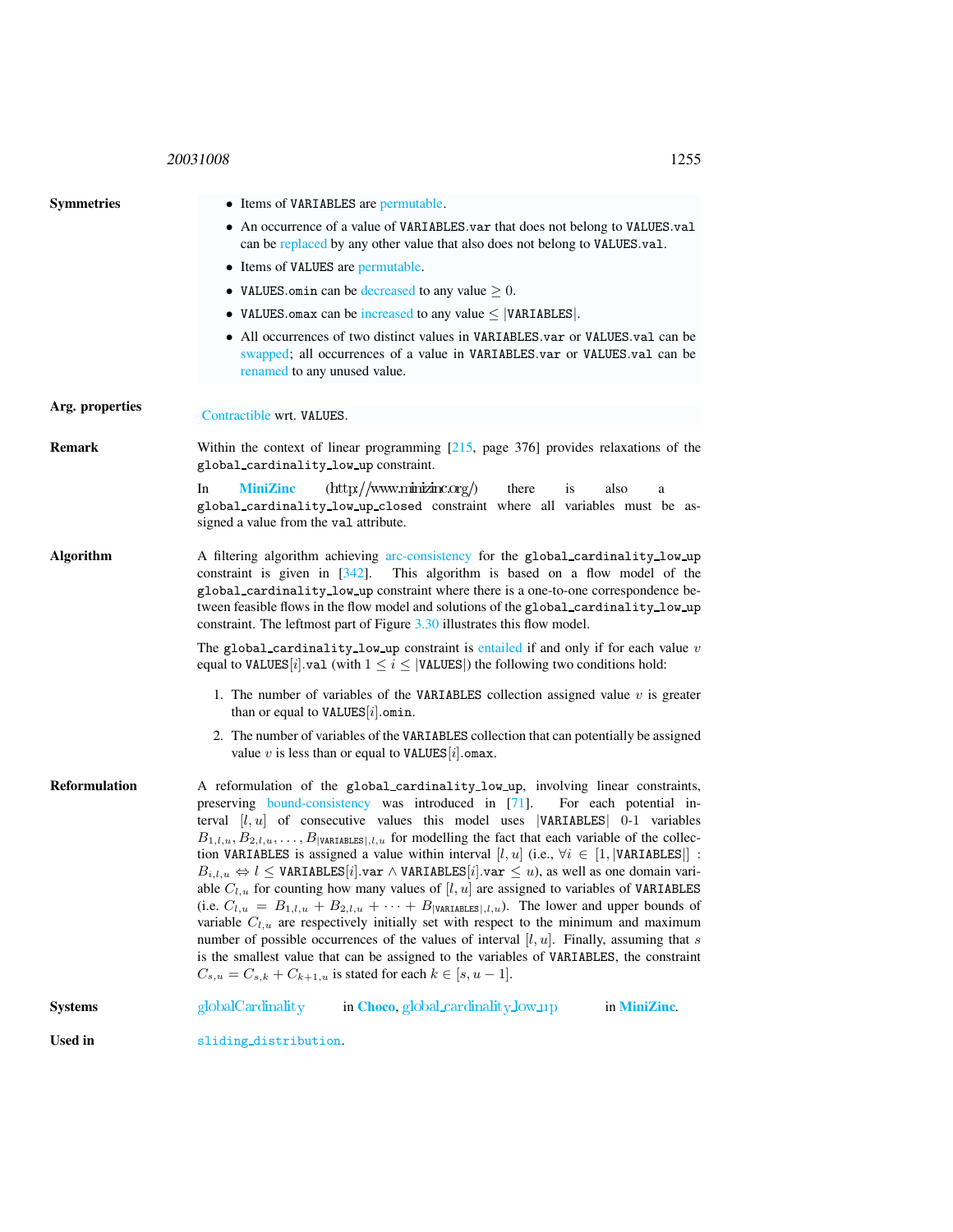| See also           | common keyword: open_global_cardinality (assignment, counting constraint).                                                                                             |
|--------------------|------------------------------------------------------------------------------------------------------------------------------------------------------------------------|
|                    | generalisation: global_cardinality (fixed interval replaced by variable).                                                                                              |
|                    | <b>implied by:</b> increasing_global_cardinality (a global_cardinality_low_up con-<br>straint where the variables are increasing), same_and_global_cardinality_low_up. |
|                    | related: ordered_global_cardinality (restrictions are done on nested sets of values,<br>all starting from first value).                                                |
|                    | shift of concept: global_cardinality_low_up_no_loop (assignment of a variable to<br><i>its position is ignored</i> ).                                                  |
|                    | soft variant: open_global_cardinality_low_up (a set variable defines the set of<br>variables that are actually considered).                                            |
|                    | specialisation: alldifferent (each value should occur at most once).                                                                                                   |
|                    | system of constraints: sliding_distribution (one global_cardinality_low_up<br>constraint for each sliding sequence of SEQ consecutive variables).                      |
| <b>Keywords</b>    | <b>application area:</b> assignment.                                                                                                                                   |
|                    | <b>constraint type:</b> value constraint, counting constraint.                                                                                                         |
|                    | <b>filtering:</b> flow, arc-consistency, bound-consistency, DFS-bottleneck, entailment.                                                                                |
| Cond. implications | global_cardinality_low_up(VARIABLES, VALUES)<br>with increasing (VARIABLES)                                                                                            |
|                    | implies increasing_global_cardinality(VARIABLES, VALUES).                                                                                                              |